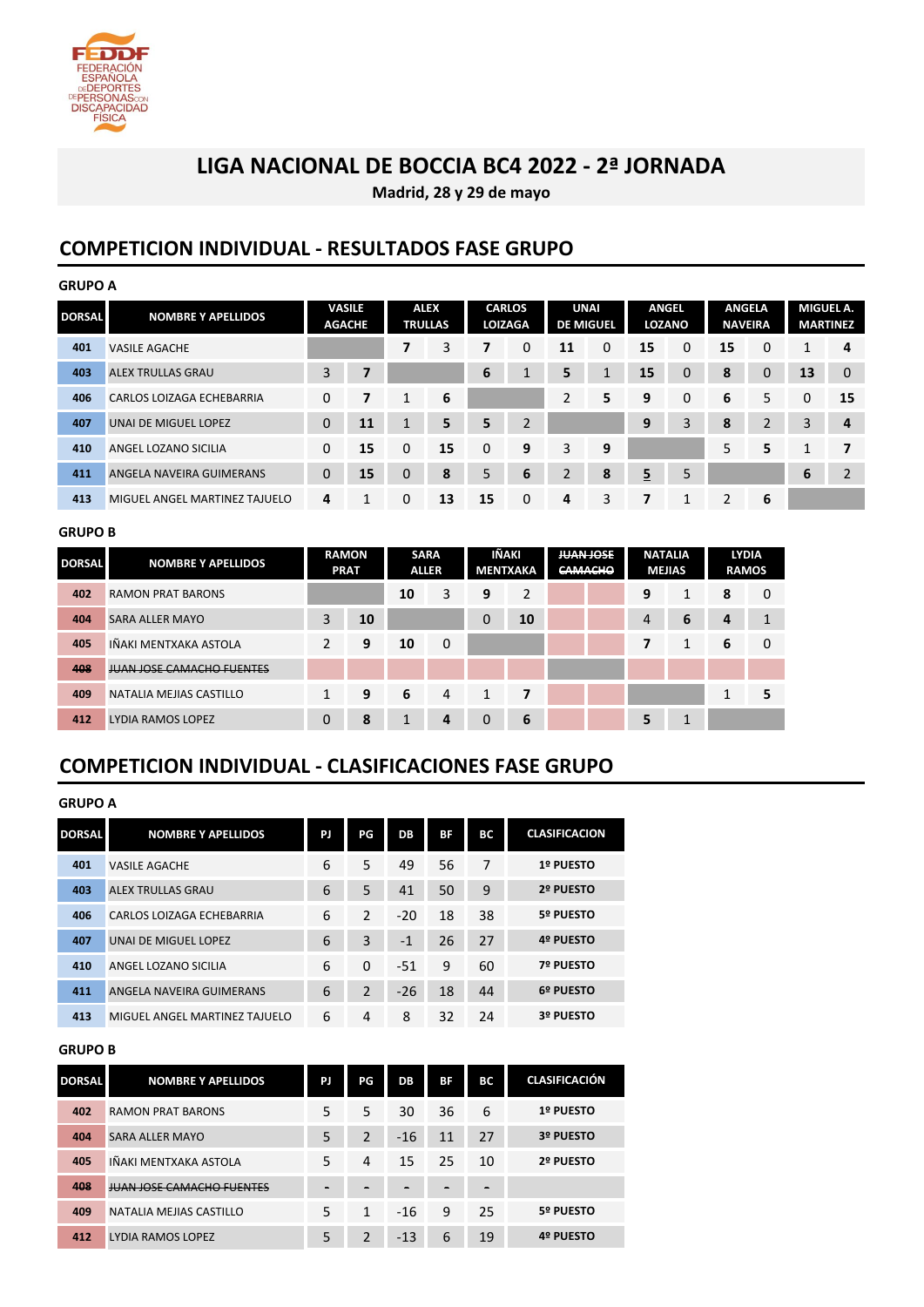

**Madrid, 28 y 29 de mayo**

### **COMPETICION PAREJAS - RESULTADOS FASE GRUPO**

| 402<br><b>RAMON PRAT BARONS</b><br><b>FCEDF-DEPORTE</b><br>3<br>$\overline{\mathbf{3}}$<br>3<br>2<br>8<br>$\mathbf{1}$<br><b>ADAPTADO LEON</b><br><b>SARA ALLER MAYO</b><br>404<br><b>VASILE AGACHE</b><br>401<br>5<br>3<br>$\overline{\mathbf{3}}$<br>3<br><b>FCEDF-FESA</b><br>4<br>4<br>412<br>LYDIA RAMOS LOPEZ<br><b>ALEX TRULLAS GRAU</b><br>403<br>FCEDF-INFATIGABLES-<br>5<br>6<br>2<br>3<br>4<br>$\mathbf{1}$<br><b>FUNDACION ANA</b><br>JUAN JOSE CAMACHO FUENTES<br>408<br><b>VALDIVIA</b><br>ANGEL LOZANO SICILIA<br>410<br>IÑAKI MENTXAKA ASTOLA<br>405<br>3<br>8<br>$\mathbf{1}$<br>6<br>$\mathbf{1}$<br><b>FEKOOR</b><br>4<br>406<br><b>CARLOS LOIZAGA ECHEBARRIA</b><br>407<br>UNAI DE MIGUEL LOPEZ<br><b>HASZTEN-FESA</b><br>411<br>ANGELA NAVEIRA GUIMERANS<br>409<br>NATALIA MEJIAS CASTILLO<br><b>INFATIGABLES-FIDIAS</b><br>5<br>$\overline{2}$<br>0<br>11<br>$\overline{2}$<br>8<br>$\overline{\mathbf{z}}$<br>$\mathbf{1}$<br>DI<br>413<br>MIGUEL ANGEL MARTINEZ TAJUELO<br><b>COMPETICION PAREJAS - CLASIFICACIONES FASE GRUPO</b> | <b>DORSAL</b> | <b>NOMBRE Y APELLIDOS</b> | <b>ENTIDAD</b> | <b>FCEDF-DEPORTE ADAPTADO</b> | <b>NO31</b> | CEDF-FESA | FCEDF-INFATIGABLES- | UNDACION ANA VALDIVIA | FEKOOR | <b>HASZTEN-FESA</b> | NFATIGABLES-FIDIAS DI |                |
|------------------------------------------------------------------------------------------------------------------------------------------------------------------------------------------------------------------------------------------------------------------------------------------------------------------------------------------------------------------------------------------------------------------------------------------------------------------------------------------------------------------------------------------------------------------------------------------------------------------------------------------------------------------------------------------------------------------------------------------------------------------------------------------------------------------------------------------------------------------------------------------------------------------------------------------------------------------------------------------------------------------------------------------------------------|---------------|---------------------------|----------------|-------------------------------|-------------|-----------|---------------------|-----------------------|--------|---------------------|-----------------------|----------------|
|                                                                                                                                                                                                                                                                                                                                                                                                                                                                                                                                                                                                                                                                                                                                                                                                                                                                                                                                                                                                                                                            |               |                           |                |                               |             |           |                     |                       |        |                     | 2                     | 5              |
|                                                                                                                                                                                                                                                                                                                                                                                                                                                                                                                                                                                                                                                                                                                                                                                                                                                                                                                                                                                                                                                            |               |                           |                |                               |             |           |                     |                       |        |                     |                       |                |
|                                                                                                                                                                                                                                                                                                                                                                                                                                                                                                                                                                                                                                                                                                                                                                                                                                                                                                                                                                                                                                                            |               |                           |                |                               |             |           |                     |                       |        |                     | 11                    | $\bf{0}$       |
|                                                                                                                                                                                                                                                                                                                                                                                                                                                                                                                                                                                                                                                                                                                                                                                                                                                                                                                                                                                                                                                            |               |                           |                |                               |             |           |                     |                       |        |                     |                       |                |
|                                                                                                                                                                                                                                                                                                                                                                                                                                                                                                                                                                                                                                                                                                                                                                                                                                                                                                                                                                                                                                                            |               |                           |                |                               |             |           |                     |                       |        |                     |                       |                |
|                                                                                                                                                                                                                                                                                                                                                                                                                                                                                                                                                                                                                                                                                                                                                                                                                                                                                                                                                                                                                                                            |               |                           |                |                               |             |           |                     |                       |        |                     | $\overline{2}$        | $\overline{7}$ |
|                                                                                                                                                                                                                                                                                                                                                                                                                                                                                                                                                                                                                                                                                                                                                                                                                                                                                                                                                                                                                                                            |               |                           |                |                               |             |           |                     |                       |        |                     |                       |                |
|                                                                                                                                                                                                                                                                                                                                                                                                                                                                                                                                                                                                                                                                                                                                                                                                                                                                                                                                                                                                                                                            |               |                           |                |                               |             |           |                     |                       |        |                     | 8                     | $\mathbf{1}$   |
|                                                                                                                                                                                                                                                                                                                                                                                                                                                                                                                                                                                                                                                                                                                                                                                                                                                                                                                                                                                                                                                            |               |                           |                |                               |             |           |                     |                       |        |                     |                       |                |
|                                                                                                                                                                                                                                                                                                                                                                                                                                                                                                                                                                                                                                                                                                                                                                                                                                                                                                                                                                                                                                                            |               |                           |                |                               |             |           |                     |                       |        |                     |                       |                |
|                                                                                                                                                                                                                                                                                                                                                                                                                                                                                                                                                                                                                                                                                                                                                                                                                                                                                                                                                                                                                                                            |               |                           |                |                               |             |           |                     |                       |        |                     |                       |                |
|                                                                                                                                                                                                                                                                                                                                                                                                                                                                                                                                                                                                                                                                                                                                                                                                                                                                                                                                                                                                                                                            |               |                           |                |                               |             |           |                     |                       |        |                     |                       |                |
|                                                                                                                                                                                                                                                                                                                                                                                                                                                                                                                                                                                                                                                                                                                                                                                                                                                                                                                                                                                                                                                            |               |                           |                |                               |             |           |                     |                       |        |                     |                       |                |
|                                                                                                                                                                                                                                                                                                                                                                                                                                                                                                                                                                                                                                                                                                                                                                                                                                                                                                                                                                                                                                                            |               |                           |                |                               |             |           |                     |                       |        |                     |                       |                |

## **COMPETICION PAREJAS - CLASIFICACIONES FASE GRUPO**

| <b>DORSAL</b> | <b>NOMBRE Y APELLIDOS</b>        | <b>ENTIDAD</b>       | PJ             | PG           | <b>DIFER</b><br><b>BOLAS</b> | <b>BOLAS</b><br><b>FAVOR</b> | <b>BOLAS</b><br><b>CONTRA</b> | <b>CLASIFIC</b><br><b>ACION</b> |  |
|---------------|----------------------------------|----------------------|----------------|--------------|------------------------------|------------------------------|-------------------------------|---------------------------------|--|
| 402           | <b>RAMON PRAT BARONS</b>         | <b>FCEDF-DEPORTE</b> | 4              | 3            | 5                            | 16                           | 11                            | 2º                              |  |
| 404           | SARA ALLER MAYO                  | <b>ADAPTADO LEON</b> |                |              |                              |                              |                               |                                 |  |
| 401           | <b>VASILE AGACHE</b>             | <b>FCEDF-FESA</b>    | $\overline{4}$ | $\mathbf{1}$ | 9                            | 21                           | 12                            | 5º                              |  |
| 412           | LYDIA RAMOS LOPEZ                |                      |                |              |                              |                              |                               |                                 |  |
| 403           | <b>ALEX TRULLAS GRAU</b>         | FCEDF-INFATIGABLES-  |                |              |                              |                              |                               |                                 |  |
| 407           | UNAI DE MIGUEL LOPEZ             | <b>FUNDACION ANA</b> | 4              | $\mathbf{1}$ | $-10$                        | 10                           | 20                            | 4º                              |  |
| 410           | ANGEL LOZANO SICILIA             | <b>VALDIVIA</b>      |                |              |                              |                              |                               |                                 |  |
| 405           | IÑAKI MENTXAKA ASTOLA            | <b>FEKOOR</b>        | $\overline{4}$ | 3            | 6                            | 19                           | 13                            | 1 <sup>2</sup>                  |  |
| 406           | <b>CARLOS LOIZAGA ECHEBARRIA</b> |                      |                |              |                              |                              |                               |                                 |  |
| 409           | NATALIA MEJIAS CASTILLO          | INFATIGABLES-FIDIAS  |                |              |                              |                              |                               |                                 |  |
| 413           | MIGUEL ANGEL MARTINEZ TAJUELO    | DI                   | 3              | 2            | $-10$                        | 13                           | 23                            | 3º                              |  |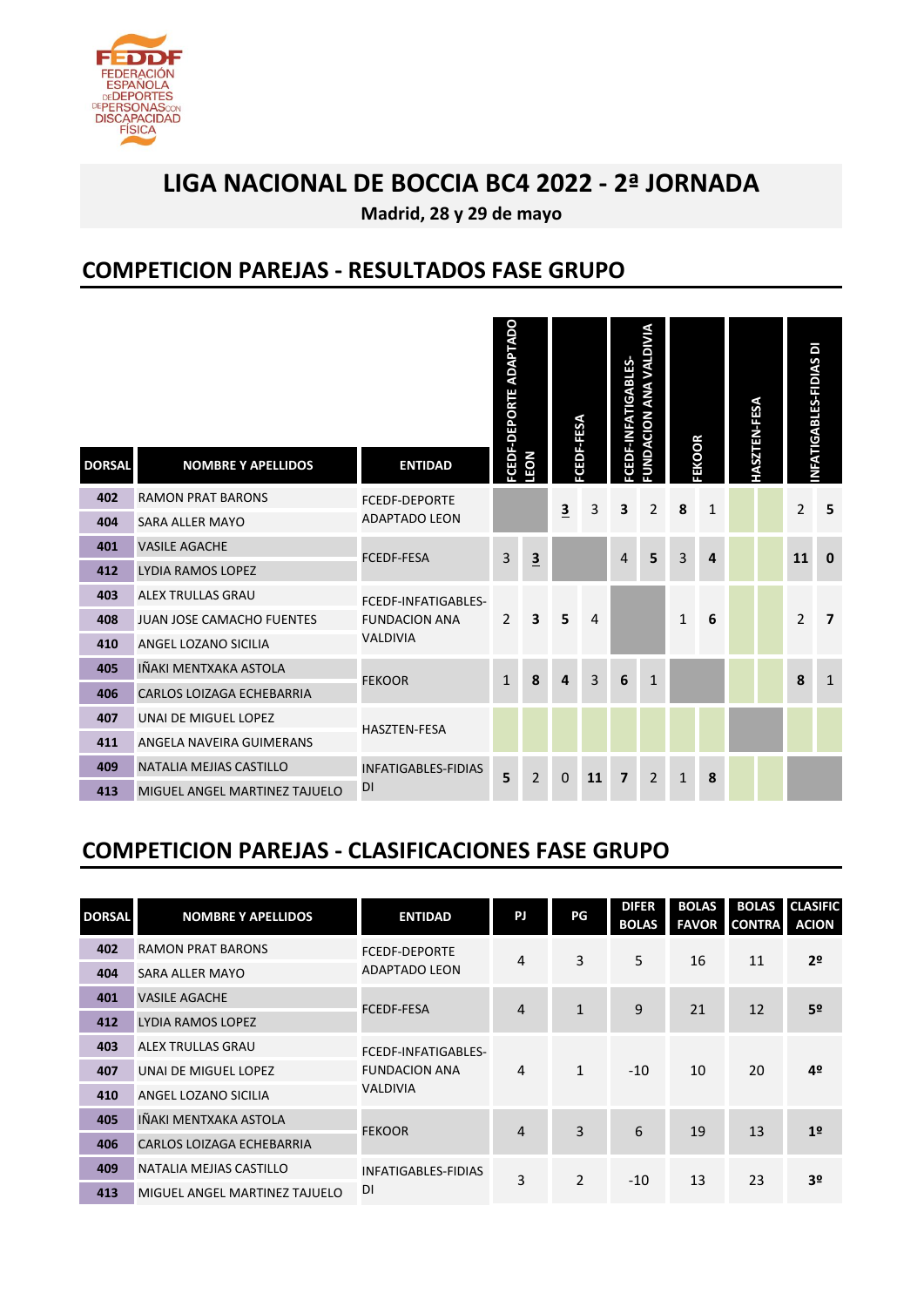

**Madrid, 28 y 29 de mayo**

## **COMPETICION INDIVIDUAL - RESULTADOS FASE ELIMINATORIA**

#### **PLAY OFF**

| <b>PLAY OFF</b> | 3º GRUPO A        | MIGUEL ANGEL MARTINEZ TAJUELO    | 4              |
|-----------------|-------------------|----------------------------------|----------------|
| 1               | 7º GRUPO A        | ANGEL LOZANO SICILIA             | 1              |
|                 |                   |                                  |                |
| <b>PLAY OFF</b> | 4º GRUPO A        | UNAI DE MIGUEL LOPEZ             | <b>11</b>      |
| 2               | 5º GRUPO B        | NATALIA MEJIAS CASTILLO          | $\mathbf 0$    |
|                 |                   |                                  |                |
| <b>PLAY OFF</b> | 4º GRUPO B        | LYDIA RAMOS LOPEZ                | $\overline{4}$ |
| 3               | 5º GRUPO A        | <b>CARLOS LOIZAGA ECHEBARRIA</b> | 8              |
|                 |                   |                                  |                |
| <b>PLAY OFF</b> | <b>3º GRUPO B</b> | <b>SARA ALLER MAYO</b>           | <b>11</b>      |
| 4               | 6º GRUPO A        | ANGELA NAVEIRA GUIMERANS         | $\Omega$       |

#### **CUARTOS DE FINAL**

| <b>CUARTO DE</b> | 1º GRUPO A                | <b>VASILE AGACHE</b>             | 4             |
|------------------|---------------------------|----------------------------------|---------------|
| <b>FINAL 1</b>   | <b>GANADOR PLAY OFF 3</b> | <b>CARLOS LOIZAGA ECHEBARRIA</b> | 1             |
| <b>CUARTO DE</b> | 2º GRUPO B                | IÑAKI MENTXAKA ASTOLA            | 11            |
| <b>FINAL 2</b>   | <b>GANADOR PLAY OFF 1</b> | MIGUEL ANGEL MARTINEZ TAJUELO    | $\Omega$      |
|                  |                           |                                  |               |
| <b>CUARTO DE</b> | 2º GRUPO A                | ALEX TRULLAS GRAU                | $\mathcal{P}$ |
| <b>FINAL 3</b>   | <b>GANADOR PLAY OFF 4</b> | SARA ALLER MAYO                  | 2             |
|                  |                           |                                  |               |
| <b>CUARTO DE</b> | 1º GRUPO B                | <b>RAMON PRAT BARONS</b>         | 6             |
| <b>FINAL 4</b>   | <b>GANADOR PLAY OFF 2</b> | UNAI DE MIGUEL LOPEZ             | 0             |

#### **SEMIFINALES**

|                    | <b>GANADOR CF1</b> | VASILE AGACHE            | 4  |
|--------------------|--------------------|--------------------------|----|
| <b>SEMIFINAL 1</b> | <b>GANADOR CF2</b> | IÑAKI MENTXAKA ASTOLA    |    |
|                    |                    |                          |    |
| <b>SEMIFINAL 2</b> | <b>GANADOR CF3</b> | SARA ALLER MAYO          | 0  |
|                    | <b>GANADOR CF4</b> | <b>RAMON PRAT BARONS</b> | 11 |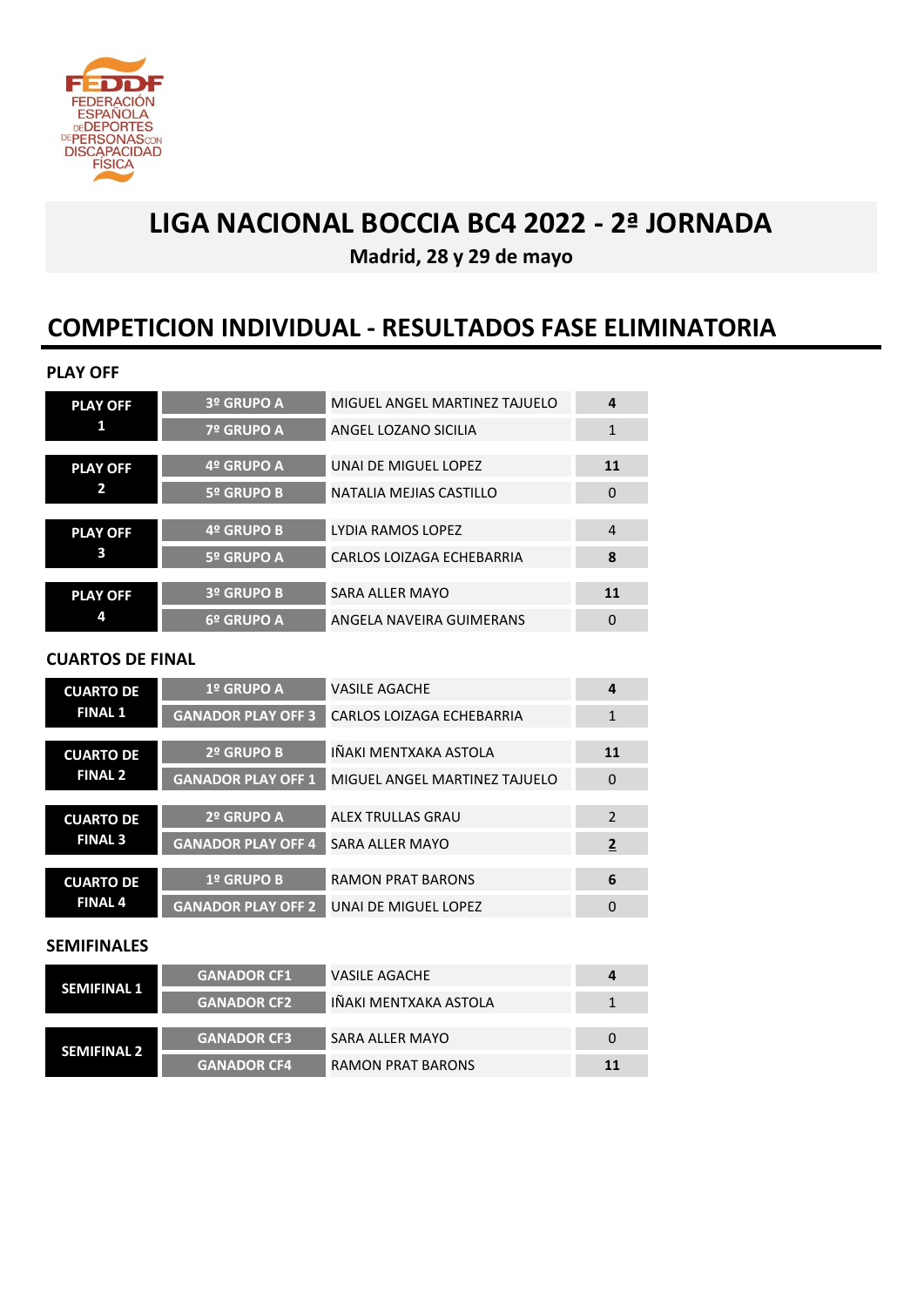

**Madrid, 28 y 29 de mayo**

#### **9º, 10º Y 11º PUESTO**

| <b>1º PARTIDO</b> | PERDEDOR PLAY OFF 1 ANGEL LOZANO SICILIA |                                             |  |
|-------------------|------------------------------------------|---------------------------------------------|--|
|                   |                                          | PERDEDOR PLAY OFF 2 NATALIA MEJIAS CASTILLO |  |
|                   |                                          |                                             |  |
| <b>2º PARTIDO</b> |                                          | PERDEDOR PLAY OFF 2 NATALIA MEJIAS CASTILLO |  |
|                   | <b>PERDEDOR PLAY OFF 3</b>               | LYDIA RAMOS LOPEZ                           |  |
|                   |                                          |                                             |  |
| <b>3º PARTIDO</b> | <b>PERDEDOR PLAY OFF 3</b>               | LYDIA RAMOS LOPEZ                           |  |
|                   | <b>PERDEDOR PLAY OFF 1</b>               | ANGEL LOZANO SICILIA                        |  |

#### **7º Y 8º PUESTO**

| 72 P | <b>3º PERDEDORES CFT</b> | UNAI DE MIGUEL LOPEZ          |  |
|------|--------------------------|-------------------------------|--|
|      | <b>4º PERDEDORES CF</b>  | MIGUEL ANGEL MARTINEZ TAJUELO |  |

#### **5º Y 6º PUESTO**

| 52 P | <b>: 1º PERDEDORES CF</b> | ALEX TRULLAS GRAU           |  |
|------|---------------------------|-----------------------------|--|
|      | <b>: 1º PERDEDORES CF</b> | ' CARLOS LOIZAGA ECHEBARRIA |  |

#### **3º Y 4º PUESTO**

| 22 P. | <b>PERDEDOR SF1</b> | SARA ALLER MAYO                                         |  |
|-------|---------------------|---------------------------------------------------------|--|
|       | <b>PERDEDOR SF2</b> | $\blacktriangle$ IÑAKI MENTXAKA ASTOLA $\blacktriangle$ |  |

#### **FINAL**

| <b>GANADOR SF1</b> | <b>VASILE AGACHE</b> |  |
|--------------------|----------------------|--|
| <b>GANADOR SF2</b> | RAMON PRAT BARONS    |  |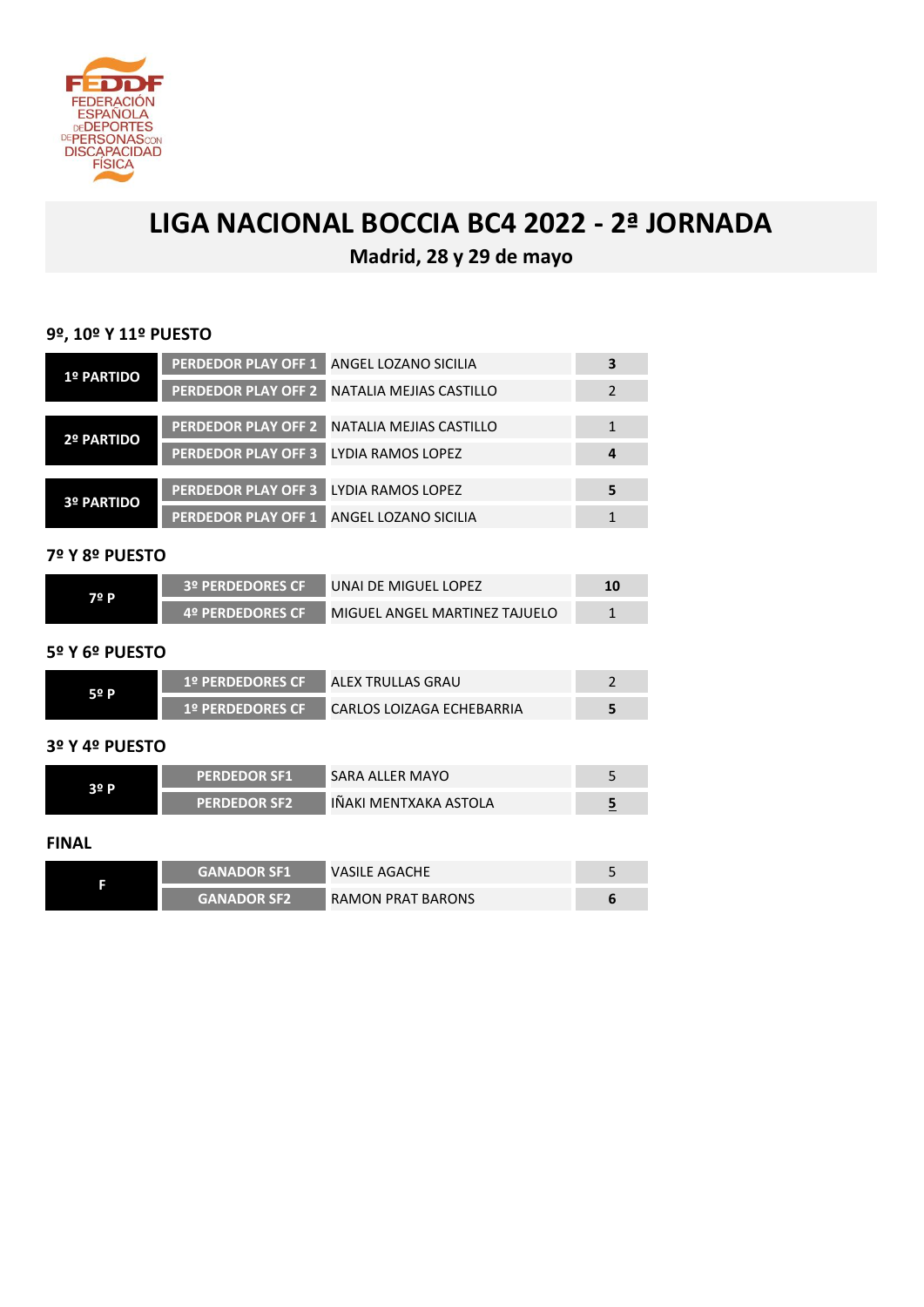

**Madrid, 28 y 29 de mayo**

## **COMPETICION PAREJAS - RESULTADOS FASE ELIMINATORIA**

#### **3º PUESTO**

|      | <b>3º GRUPO A</b> | NATALIA MEJIAS CASTILLO       | INFATIGABLES-FIDIAS DI                          |   |
|------|-------------------|-------------------------------|-------------------------------------------------|---|
|      |                   | MIGUEL ANGEL MARTINEZ TAJUELO |                                                 |   |
| 3º P |                   | ALEX TRULLAS GRAU             |                                                 |   |
|      | 4º GRUPO B        | UNAI DE MIGUEL LOPEZ          | FCEDF-HASZTEN-<br><b>FUNDACION ANA VALDIVIA</b> | 2 |
|      |                   | ANGEL LOZANO SICILIA          |                                                 |   |

#### **FINAL**

| <b>1º GRUPO</b> | I IÑAKI MENTXAKA ASTOLA I | <b>FEKOOR</b>               |  |
|-----------------|---------------------------|-----------------------------|--|
|                 | CARLOS LOIZAGA ECHEBARRIA |                             |  |
| 2º GRUPO        | RAMON PRAT BARONS         | FCEDF-DEPORTE ADAPTADO LEON |  |
|                 | SARA ALLER MAYO           |                             |  |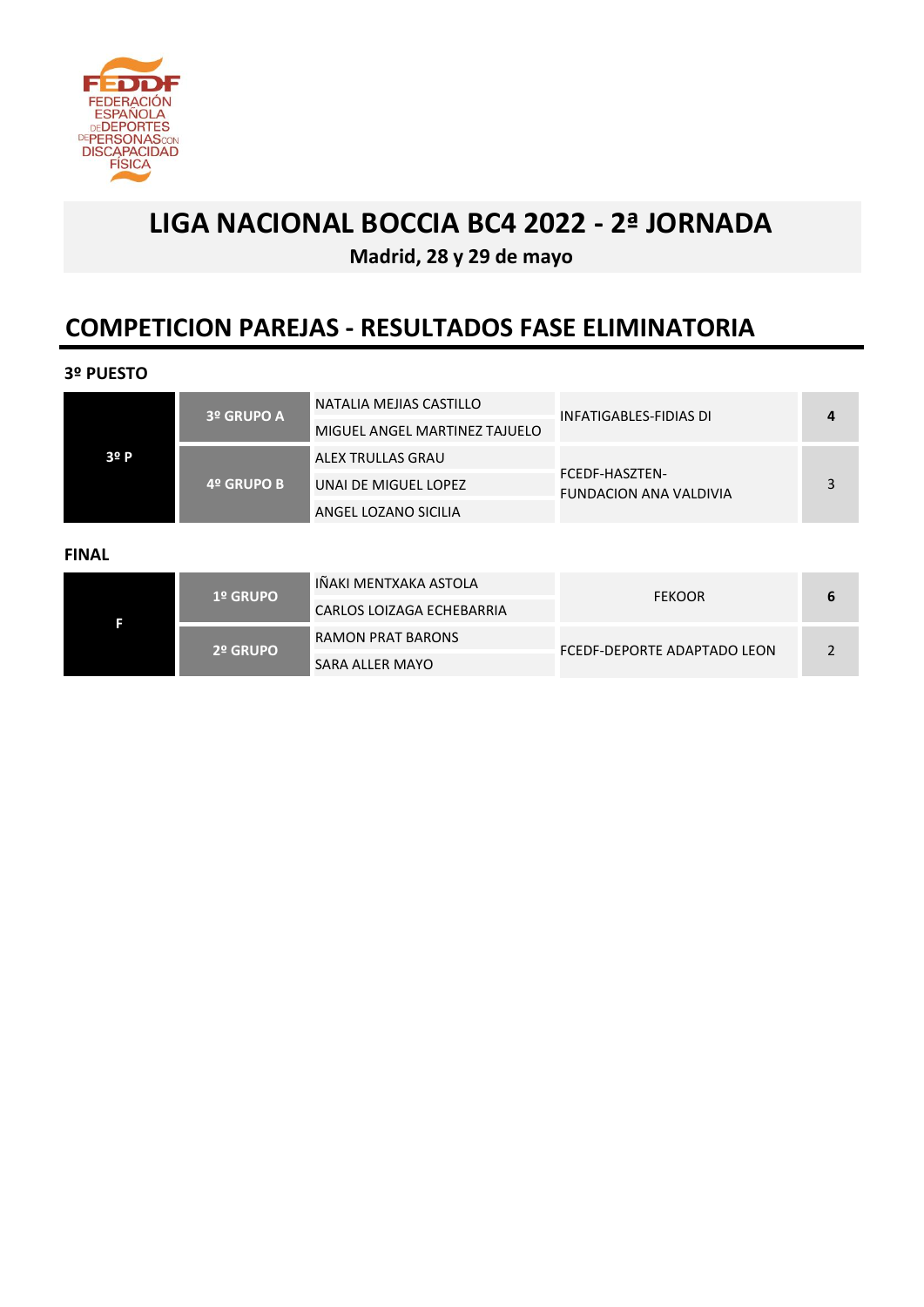

**Madrid, 28 y 29 de mayo**

## **COMPETICION INDIVIDUAL - CLASIFICACION**

| <b>PUESTO</b>   | <b>NOMBRE Y APELLIDOS</b>        | <b>ENTIDAD</b>                | <b>PUNTOS</b><br><b>TOTAL</b> |
|-----------------|----------------------------------|-------------------------------|-------------------------------|
| 1 <sup>o</sup>  | <b>RAMON PRAT BARONS</b>         | <b>FCEDF</b>                  | 16                            |
| 2 <sup>o</sup>  | <b>VASILE AGACHE</b>             | <b>FCEDF</b>                  | 15                            |
| 3 <sup>o</sup>  | IÑAKI MENTXAKA ASTOLA            | <b>FEKOOR</b>                 | 14                            |
| 4º              | <b>SARA ALLER MAYO</b>           | <b>DEPORTE ADAPTADO LEON</b>  | 13                            |
| 5º              | <b>CARLOS LOIZAGA ECHEBARRIA</b> | <b>FEKOOR</b>                 | 12                            |
| 6 <sup>2</sup>  | <b>ALEX TRULLAS GRAU</b>         | <b>FCEDF</b>                  | 11                            |
| 7º              | <b>UNAI DE MIGUEL LOPEZ</b>      | <b>HASZTEN</b>                | 10                            |
| 8º              | MIGUEL ANGEL MARTINEZ TAJUELO    | <b>FIDIAS DI</b>              | 9                             |
| 9º              | <b>LYDIA RAMOS LOPEZ</b>         | <b>FESA</b>                   | 8                             |
| 10 <sup>°</sup> | ANGEL LOZANO SICILIA             | <b>FUNDACION ANA VALDIVIA</b> | $\overline{7}$                |
| 11 <sup>°</sup> | NATALIA MEJIAS CASTILLO          | <b>INFATIGABLES</b>           | 6                             |
| 12 <sup>°</sup> | <b>ANGELA NAVEIRA GUIMERANS</b>  | <b>FESA</b>                   | 5                             |

## **COMPETICION PAREJAS - CLASIFICACION**

| <b>PUESTO</b>  | <b>NOMBRE Y APELLIDOS</b>        | <b>NOMBRE PAREJA</b>                                   | <b>PUNTOS</b><br><b>TOTAL</b> |
|----------------|----------------------------------|--------------------------------------------------------|-------------------------------|
| 1 <sup>a</sup> | IÑAKI MENTXAKA ASTOLA            | <b>FEKOOR</b>                                          | 16                            |
|                | <b>CARLOS LOIZAGA ECHEBARRIA</b> |                                                        |                               |
| 2 <sup>a</sup> | <b>RAMON PRAT BARONS</b>         | FCEDF-DEPORTE ADAPTADO                                 | 15                            |
|                | <b>SARA ALLER MAYO</b>           | <b>LEON</b>                                            |                               |
| 3 <sup>a</sup> | NATALIA MEJIAS CASTILLO          | <b>INFATIGABLES-FIDIAS DI</b>                          | 14                            |
|                | MIGUEL ANGEL MARTINEZ TAJUELO    |                                                        |                               |
| 4 <sup>a</sup> | <b>ALEX TRULLAS GRAU</b>         |                                                        | 13                            |
|                | UNAI DE MIGUEL LOPEZ             | <b>FCEDF-HASZTEN-</b><br><b>FUNDACION ANA VALDIVIA</b> |                               |
|                | ANGEL LOZANO SICILIA             |                                                        |                               |
| <b>5ª</b>      | <b>VASILE AGACHE</b>             | <b>FCEDF-FESA</b>                                      | 12                            |
|                | LYDIA RAMOS LOPEZ                |                                                        |                               |